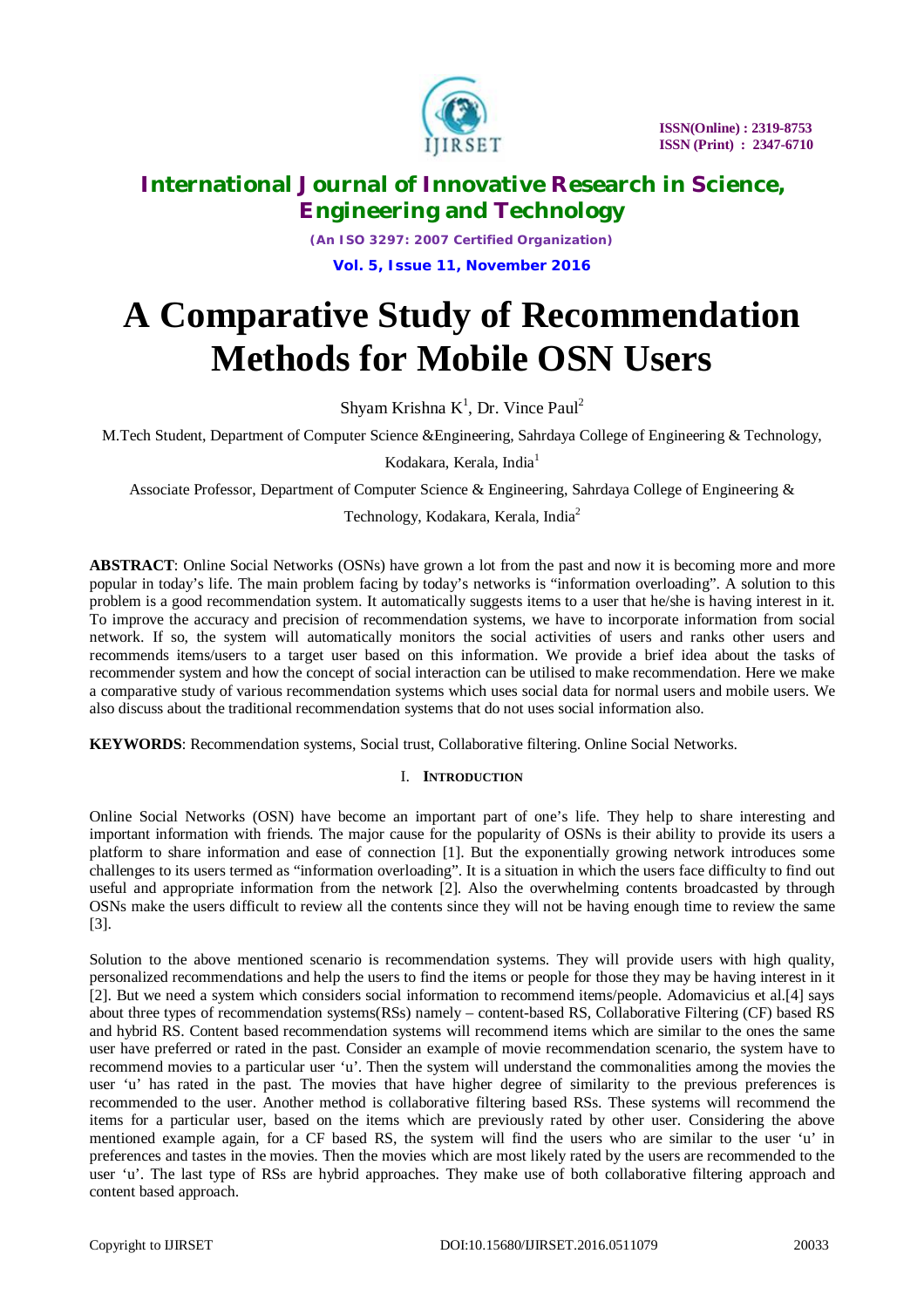

*(An ISO 3297: 2007 Certified Organization)*

### **Vol. 5, Issue 11, November 2016**

But these traditional systems can't make dynamic recommendations since the OSN and friend's behaviour is changing day by day. It is seen that the friends are better and more qualified to make good and appropriate recommendations to the users rather than traditional recommendation systems [5]. So what we need is a new system which recommends items based on social data or the traditional methods incorporated with social network analysis. This introduces the concept of trust among users. Trust relationships defines how much we trust the contents posted by our friends. The trust values are computed based on the past interactions and they have to be propagated in the network [3].

Coming to the case of mobile OSN users, the above mentioned techniques can't work perfectly because the mobile devices face some limitations such as small screen, poor input etc. [6]. Sparsity of data is one of the main challenge faced by our current recommendation system. The other challenge is cold start [2]. When the users are in mobile network environment, then their recommendation needs are greatly affected by the frequency of phone calls, messages and duration of the same [6]. It is a good practice to propagate trust among users. And users can become friends using this method. This method of propagating trust value about a user to another user can be termed as transitive trust. i.e. if user 'A' trusts user 'B' and 'B' trusts another user 'C', then A and C can trust each other [6].

This paper does a comparative study of various recommendation systems for the mobile based and non-mobile based OSN and the need of adhering social trust in such systems.

This paper is organized in such a way that the section II describes about related works. Section III discusses about the comparison of various models and in section IV a new model is proposed after comparing the various models and finishes with conclusion and references.

### II. **RELATED WORK**

In this section, we review several major approaches which used social data and non-social data and the systems for mobile based OSNs. Some of the works used link strength among users, some methods used behavioural trust and modelled some trust models, and some implemented social based recommendation systems.

#### **(i.) Link strength**

Kahanda et al. [7] made a model to estimate the link strengths based on the information which is transacted by the users. He used some pre-defined examples to train the model. Gilbert et al.[8] introduced a predictive model which mapped social media data to tie strengths. Their work distinguished the ties into strong and weak ties with an accuracy of 85%. Arnab et al. [1] validated the existence of dynamic degree of relationship among the Facebook users by using unsupervised machine learning techniques like divisive hierarchical clustering and statistical techniques like SSE. Arnab illustrated how the social media design elements like privacy controls, message routing and information prioritization in databases are improved by modelling the tie strengths.

Xiang et al. [9] developed an unsupervised model to estimate relationship strengths from the interaction activities like communication, tagging and finally the user similarity. He formulated a latent variable model based on link strength along with a coordinate ascent optimization procedure for the inference. They evaluated their approach on real world data from Facebook. The work [9] automatically distinguished strong relationships from weaker ones. Xiang et al [9] assumed that the relationship strength was the hidden effect of profile similarity and hidden cause of user interaction. If the relationship is stronger, there is a higher likelihood for a certain type of interaction to take place in between the pair of users. The model of [9] can be used to infer directed or undirected relationship strengths, depending on how the profile similarity and interactions for each pair of users are specified. Auxiliary variables are introduced in [9] to increase the accuracy of the model for each interaction. These variables are used to get the auxiliary causes of the interactions. Xiang's model considered all interactions as binary, which means a "1" for interaction existence and "0" otherwise.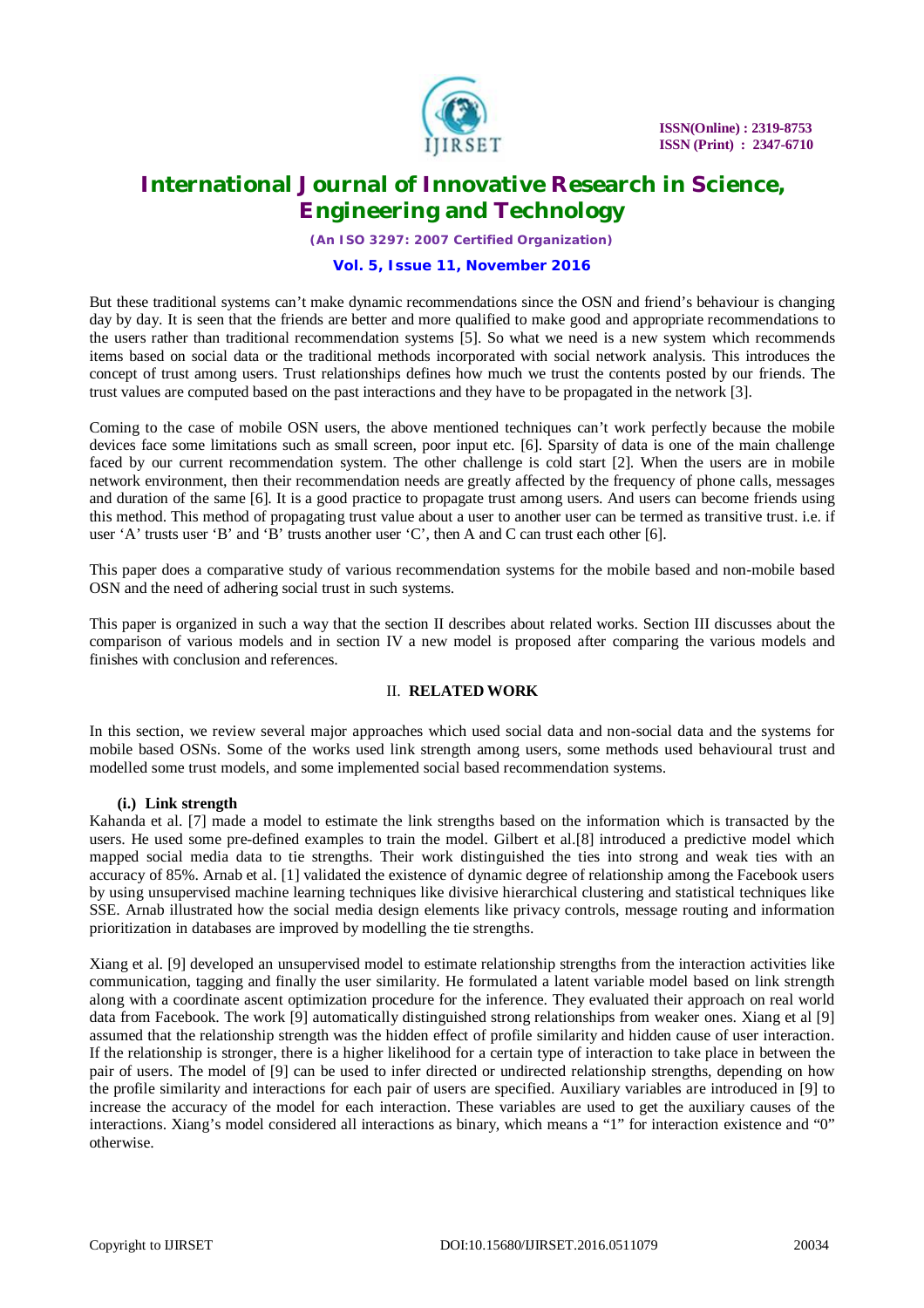

*(An ISO 3297: 2007 Certified Organization)*

### **Vol. 5, Issue 11, November 2016**

The work [8] also measured the link strength based on interaction data, but it simply calculated the amount of interactions. It doesn't considered the temporal aspect of link strengths and not analysed how the relationship strength is evolving.

### **(ii.) Trust relationship**

Trust is an important concept for the case of communicating users and it determines the strength of communication [10]. Strong communities are formed by the users who "trust" each other. Trust also determines the flow and direction of flow in the social network. Trust is influenced by some factors like our own tendency to trust, our own relationships and past experiences about interaction in between the specific users or friends, news that have negative impact about other users etc. [10].

There are many works which deals with social trust. Adali et al. [10] measures dynamic trust based on behavioural trust. Adali developed an algorithmically quantifiable measures of trust. The main concept [10] was that trust depends on many patterns of behaviour and by measuring these patterns, behavioural trust can be measured.

Katz et al. [11] shows how trust values are derived from web based social networks can be used to prioritize defaults to generate recommendations about how much a user would trust an unknown user in the network. Katz in [11] just focused on inferring trust values between two unknown users.

Yu et al. [6]uses a trust relation of friendship to select the nearest neighbour. The model inferred that trust communication data of mobile users in a certain extent reflect the trust relationship between mobile users, in their daily conversation behaviour. [6] Considered that the trust of long talk time between users will be larger than that of short talk time between users, similar to the communication frequency. The model of [6] introduced two types of trust relationships – direct trust and indirect trust relationships. Direct trust is constituted by the number of calls made, duration of calls and frequency of short messages sent. Indirect trust relationship is calculated by considering the direct trust and transitive propagation of trust. If a user 'A' trusts 'B' and 'B' trusts 'C', then there can be a trust path from A to B. Indirect trust is calculated using the path length of directly trusted users.

Shen [3] in his work considers the same concept of trust transitivity as in [6]. They considered only directly connected users. Shen took the variation of trust values based on dates. Also trust value is computed at source-level.

In [10], Adali define two types of behavioural trust – conversation trust and propagation trust. If two users trust each other, then they will propagate the information obtained from the trusted user to others. In propagation trust, the user will propagate the information which is propagated to the user by another user to whom the user trust to as shown in figure.



Figure 2.1 Conversation and propagation trust

Adali et al. [10] identified that the trust will be based on conversation. I.e. longer duration conversation will have higher trust, more number of conversations implies more trust and if the users A and B have balanced participation in communication, then there will be more trust.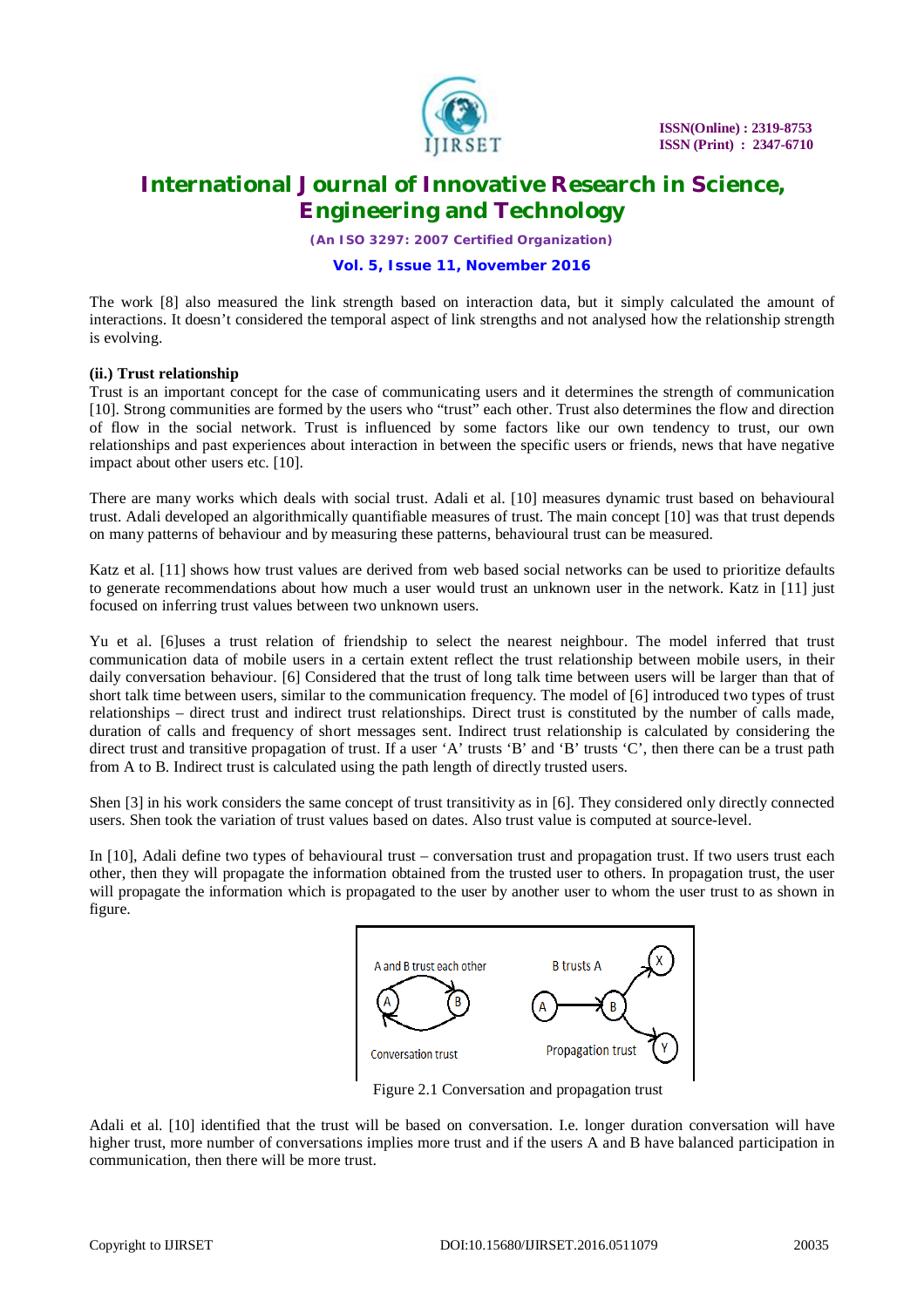

*(An ISO 3297: 2007 Certified Organization)*

#### **Vol. 5, Issue 11, November 2016**

#### **(iii.)Recommendation systems**

Guo et al. [2] merged social trust in CF. the main objective of [2] was to alleviate the data Sparsity and cold start issues. The quality of merged rating is measured by the confidence considering the number of ratings and the ratio of conflicts between positive and negative opinions. And this rating confidence is used to find out the user similarity. Predictions are made for a given item by considering the ratings of the similar users.

Hannon et al. [12] suggests CF approach to recommend Twitter users to follow other users. He introduced Twittomender [12] for recommending users on the real time web. The basis for recommendation is the social graph of the users. The Twittomender has been developed as a web service.

As early said, Adomavicius et al. [4] discusses about three major techniques used in recommendation system – content-based Recommendations, Collaborative recommendations and hybrid approaches. Hybrid approaches combines collaborative and content-based methods, which helps to overcome certain limitations of content and collaborative systems. Some of the trends in making hybrid systems are implementing both the systems separately and combining the predictions of both systems or to incorporate some content based characteristics in to a collaborative approach and vice versa and the last approach is to make a general unifying model that incorporates both contentbased and collaborative characteristics.

Shen et al. [3] made a comparison of various RS's. He incorporated the concept of social trust into user-based CF and compared its results with conventional user-based, item-based and Singular Value decomposition (SVD)-based CF approaches. Basic trust model and source-level trust models were used in [3]. Shen used auxiliary variables to capture the auxiliary causes of user behaviours which are independent of the trust towards a specific user.

#### **(iv.)Recommendation methods for mobile networks**

The traditional internet based recommendations can't be used for recommendation in mobile networks. The main reason for this is the limitations faced by mobile devices. Small screen, poor input, poor processing capabilities and also weak wireless network bandwidth [6]. So for mobile recommendations, some specialized approaches are needed. In [6], the user preferences are collected during the time of registration phase into the social network. Then similarity of users and user's attribute similarity is calculated. Then they are combined to get the final similarity. User's scoring similarity is computed using the user-item scoring matrix. User's trust in the network is calculated based on the call duration, call frequency and short message frequency. Two levels of trust namely direct trust and indirect trust is defined and implemented. Based on this trust value, recommendations are done.

### III. **COMPARISON OF VARIOUS MODELS**

By comparing the various filtering and recommendation systems with new works, it is found that the trust incorporated methods are more efficient.

The Twittomender [12] allows users with access to two basic modes of operation – user search and user recommendations. In the user search mode, the users will provide query-terms to get the ranked-list of Twitter users. The list will be annotated with user's user name, description, popular terms from their recent Tweets, and their most recent Tweets. The searcher can click on the user name to view their Twitter history or without doing this, they can follow the user directly. In the user recommendation mode, the users own Twitter profile acts as a form of query to generate proactive recommendations of users to follow. To use Twittomender, the users have to sync their current twitter account with Twittomender. Twittomender [12] is used for a followee recommendation. An offline evaluation based on real user-data of Twitter suggest that this system is capable to deliver high quality recommendations and a live-user trial of Twittomender support this findings.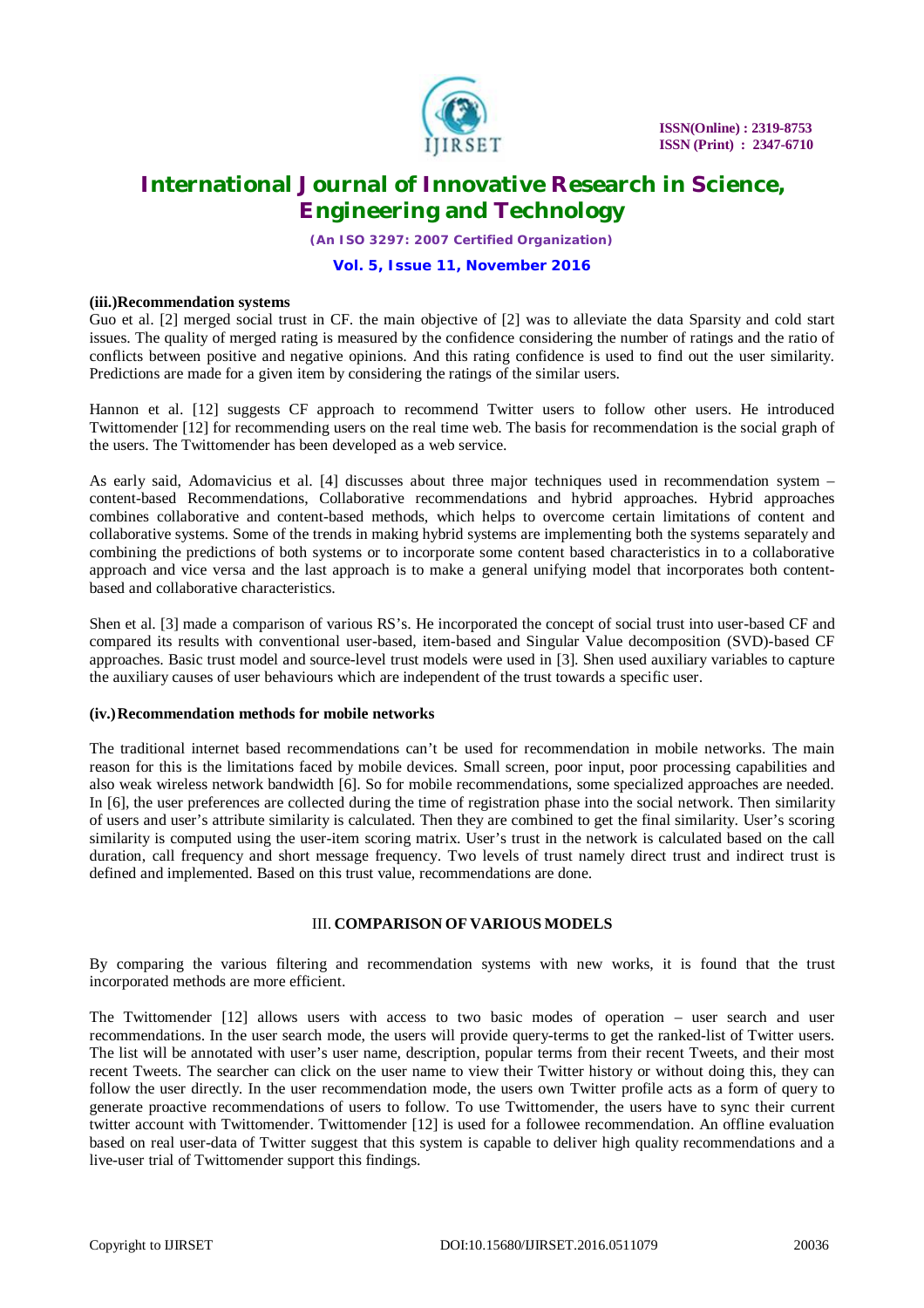

*(An ISO 3297: 2007 Certified Organization)*

### **Vol. 5, Issue 11, November 2016**

Adali et al. [10] in his work proposes measurable behavioural metrics for dynamic trust. The input to their social network model is a set of communication 3-tuples <sender, receiver, time>. The model [10] didn't used communication content. The output obtained is a behavioural trust graph induced from those inputs. On analysis it is found that retweet in Twitter is a definite proportion indicating trust.

Guo et al. [2] to verify the effectiveness of Merge method, conducted experiments on three real-world data sets. To make a predictor, the Merge method needed to select a set of nearest neighbours and a similarity threshold. Guo varied the threshold from "0.0" to "0.9" with step "0.1". He found that when similarity threshold increases, the Rating Coverage (RC) decreased dramatically. This decrease shows that less nearest neighbours are used to make predictions. Trust propagation is also verified in [2]. Their present work uses only explicit trust during the merging process.

Arnab et al. [1] illustrates about how tie strength can be incorporated to improve the social media design elements. The results of the work [1] can be used to make complex recommendation systems. Arnab classified tie strengths into two categories namely – strong and weak acquaintances. Again the tie strengths are classified as strong, strong acquaintances, weak acquaintances and weak ties. Arnab conducted his work on the Facebook Social Network and the result was based on 15 edge to edge features show that there are 4 different kinds of tie strengths visible in the network. Arnab also found the process to find out the optimum number of clusters.

Xiang et al. [9] developed an unsupervised model to estimate the relationship strength in between the users from interaction activities like communication, tagging, sharing etc. and user similarity. Xiang evaluated the approach on real-world Facebook data. He found that estimated link weight result in higher auto correlation and lead to improved classification accuracy.

Gilbert et al. [8] built a model on a dataset of 2000 social media ties and distinguished strong and weak ties with 85% accuracy. The model achieved a Mean Absolute Error (MAE) of 0.0994 on a continuous 0-1 scale where "0" represents weak and "1" represents strongest.

Yang et al. [13] did a survey of collaborative filtering based social recommender system. The prime objective of the work was to show the importance of social data to improve the accuracy and precision of the recommendation system. Yang classified social recommendation systems into two categories – Matrix factorization based Social Recommendation approaches and neighbourhood based social recommendation approaches.The work [13] concludes with an information that model based approaches perform well in both item-rating prediction and item-list recommendation tasks, while neighbourhood based approaches enjoy the advantage of easy implementation.

Shen et al. [3] makes a study of various RS's like user-based, item-based, SVD-based and trust incorporated userbased CF. the model also used the concept of dynamic trust. To get the advantage of dynamic trust, Shen calculated trust about a user 'v' by user 'u' on a specific date 'd' as:

$$
trust(u, v, d) = w_1(u)a_1(u, d)C(u, v, d) + w_2(u)a_2(u, d)L(u, v, d) + w_3(u)a_3(u, d)S(u, v, d) + w_4(u)a_4(u, v)N(u, v)
$$

Where  $C(u,v,d)$  indicate the number of comments posted by user u on user v's entries before date 'd',  $L(u,v,d)$ represents the number of likes,  $S(u, v, d)$  represents the number of shares and  $N(u, v)$  represents the number of common friends between u and v. Here  $w_1$ ,  $w_2$ ,  $w_3$  and  $w_4$  represents the weight factors and  $a_1$ ,  $a_2$ ,  $a_3$  and  $a_4$  represents the auxiliary variables. Shen found that trust combined user-based CF performed well than traditional item-based, userbased and SVD based RS's. User-based CF have higher precision than item-based and SVD-based CF.

Yu et al. [6] makes use of user characteristics attributes to correct the calculations of the similarity between the mobile users. The model used the mobile information like number of calls, messages and duration of phone calls to make better recommendation.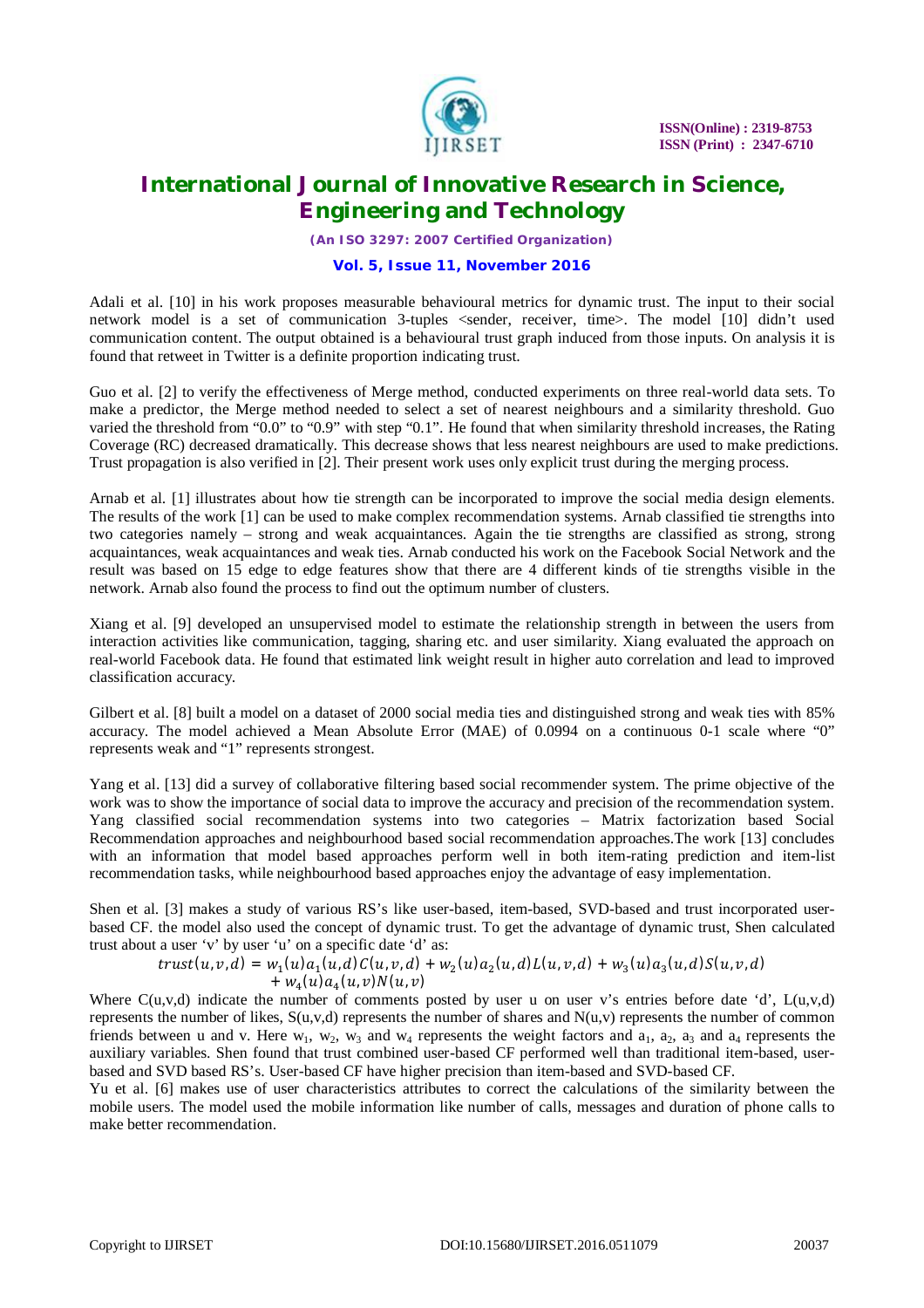

*(An ISO 3297: 2007 Certified Organization)*

**Vol. 5, Issue 11, November 2016**

The table below shows the advantages of some representative approaches.

Table 3.1 various models and their advantages.

| Representative approaches                 | <b>Advantages</b>                                    |
|-------------------------------------------|------------------------------------------------------|
| Behavioural trust                         | Higher Correlation & prominence.                     |
| Merge trust                               | High<br>predictive<br>accuracy & coverage,<br>better |
|                                           | performance.                                         |
| Strength model                            | Better classification based on tie strength.         |
| Social trust with CF                      | Higher average precision and accuracy                |
| Recommendation method for mobile networks | Higher precision & lower MAE                         |

### IV.**PROPOSED MODEL**

By combining the concepts from the existing models and by incorporating new methodologies, we can propose a new model. The model uses collaborative filtering approach and trust value calculated by specific criteria. Here the transitivity of trust can be limited by the number of social network friends connected. Semantics information can be incorporated to rate the users and this information can be mixed to get a final recommendation. The cost of this model can be limited by setting the maximum distance that should be taken care while calculating the trust values. The following diagram shows the expected modules and architecture of the proposed model.



Figure 4.1 Proposed Architecture.

The proposed work can be used for making recommendations in the case of mobile networks also. The model uses collaborative filtering approach to filter the items. Trust can be transmitted to various users. Here the transitivity of trust can be limited by the number of social network friends connected. Semantics information can be incorporated to rate the users and this information can be mixed to get a final recommendation. The cost of this model can be limited by setting the maximum distance that should be taken care while calculating the trust values. When a user enters into the network, the registration details are taken to calculate the similarity. And the users will start to interact normally. When the interaction proceeds, the similarity calculation module calculates similarity among the users based on these interactions. Similarity calculation works along with the social module. The social module will figure out the social activities of each and every user. It is this module which finds the number of likes, comments, shares, tags and other attributes. Similarity measures of each users will be provided to the trust calculation module along with the social information. The recommendation module makes recommendations based on these values and predefined criteria. And